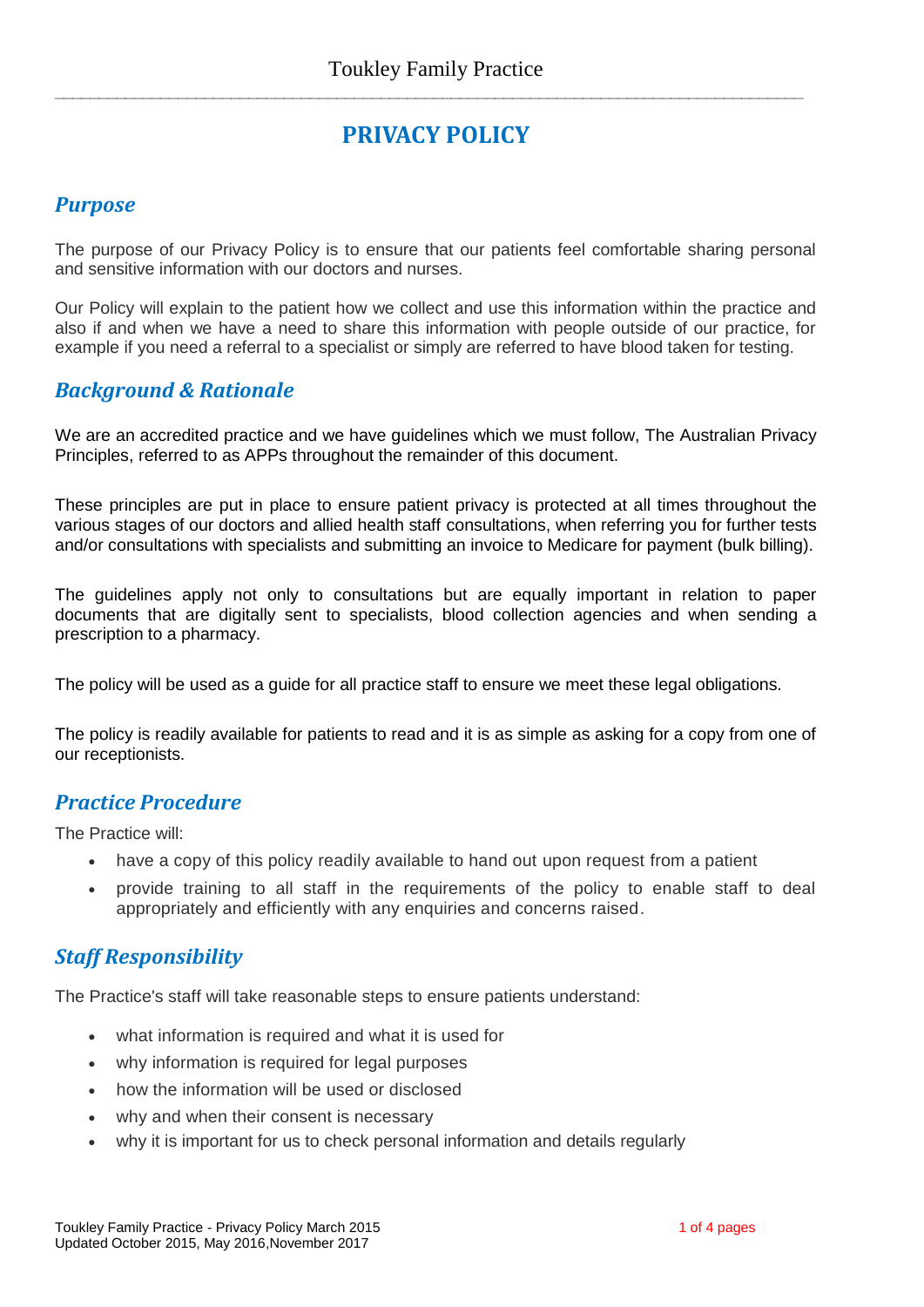## *Patient Consent*

When consent is requested, the patient will be made aware of the reason and assured that the information will only be used for the purpose the consent was requested for.

#### *Dealing with us Anonymously*

You have the right to deal with us anonymously or under a pseudonym unless it is impracticable for us to do so or unless we are required or authorised by law to only deal with identified individuals.

## *Collection & Storage of Information*

The Practice will need to collect personal information for example:

- Name, address, date of birth and contact details
- Medicare number, where available, for identification and claiming payment from Medicare
- Health Care Card or Pension Card details
- Copy of photo ID (ie Drivers licence / student card)
- DVA card details
- Healthcare identifiers
- Medical information including medical history, medications, allergies, adverse events, immunisations, social history, family history and risk factors.

A patient's personal information may be held at the Practice in various forms:

- paper records
- electronic records, My Health Record
- visual x-rays, CT scans, videos and photos
- audio recordings.

The Practice's procedure for collecting/updating personal information is set out below.

- Practice staff will ask the patient for their name, address, date of birth and contact telephone numbers when they arrive for their first appointment. If calling by phone to make a future appointment, these details will be confirmed. This is to ensure that the correct patient record is being added to the appointment sheet (there are often more than one patient with the same name).
- During consultations with the doctors and nurses they will collect further information in relation, for example, to any medication you are taking and your previous medical history.
- Personal information may also be collected from the patient's carer, guardian or responsible person (where practicable and necessary), or from any other involved healthcare specialists
- Updating your personal information eg address, phone numbers etc is as easy as advising a receptionist whilst attending for an appointment, or alternatively it can be supplied in writing addressed to: The Practice Manager, Toukley Family Practice, 37-41 Canton Beach Rd, Toukley NSW 2263.

The Practice stores all personal information securely in either electronic or hard copy format. The Practice takes steps to ensure all stored information is retained in a secure environment that is only accessible to doctors and staff of the practice. The use of a personal log on & password and timed screen savers are just some of the measures we have in place. The practice has strict backup procedures in place that ensure security of patient data at all times.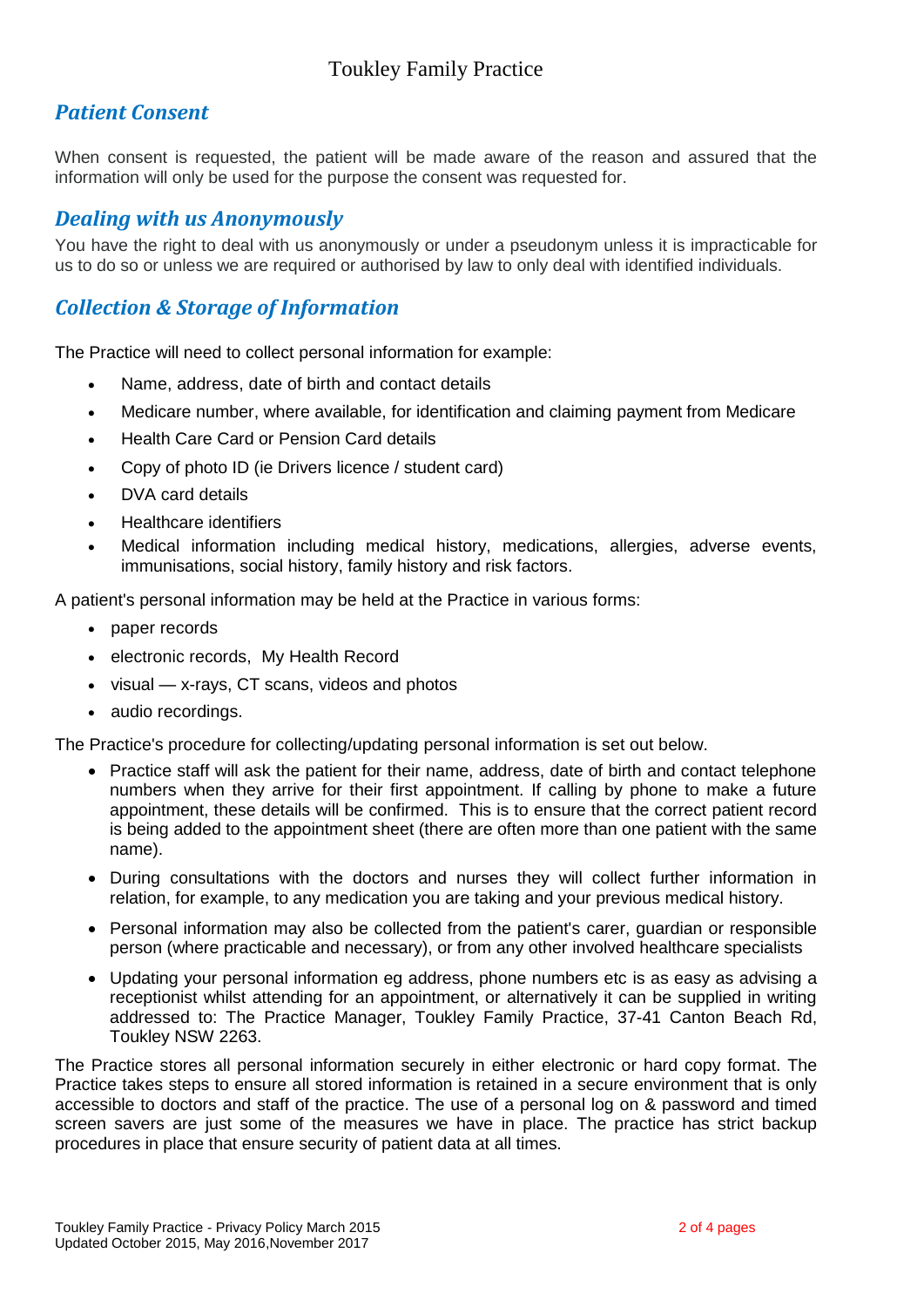## *Use & Disclosure of Information*

Personal information will only be used for the purpose of providing medical services and for claims and payments, unless otherwise consented to by the patient. Sometimes it is necessary to share this information with third parties, for example if a patient asks us to electronically send prescriptions to a pharmacy on their behalf. These third parties are required to comply with this policy and the Australian Privacy Principles. The doctor will inform the patient where there is a statutory requirement to disclose certain personal information (for example, some diseases require mandatory notification).

The Practice will not disclose personal information to any third party other than in the course of providing medical services, without full disclosure to the patient or the recipient, the reason for the information transfer and full consent from the patient. The Practice will not disclose personal information to anyone outside Australia without need (ie in case of overseas medical emergencies) and without patient consent.

Exceptions to disclose without patient consent are where the information is:

- required by law
- necessary to lessen or prevent a serious threat to a patient's life, health or safety or public health or safety, or it is impractical to obtain the patient's consent
- to assist in locating a missing person
- to establish, exercise or defend an equitable claim
- for the purpose of a confidential dispute resolution process.

The Practice will not use any personal information in relation to direct marketing to a patient without that patient's express consent. Patients may opt-out of direct marketing at any time by notifying the Practice in a letter or email.

The Practice evaluates all unsolicited information it receives to decide if it should be kept, acted on or destroyed.

The Practice participates in the electronic transfer of prescriptions via a secure messaging system and in the transfer of patient information via My Health Record. The My Health Record transfers may be either uploaded or downloaded and are directed by the patient advising what information can or cannot be transferred. Both of these services benefit the patient by allowing the practice to directly send prescriptions to their participating pharmacy and to send / receive patient information from other parties (ie the transfer of patient medication list to the Accident & Emergency department within a hospital). The Practice has procedures in place to ensure any patient data sent electronically via these methods is encrypted and unable to be accessed by anyone other than the intended recipient.

A patient has a right to seek access or correction of their personal information contained in a My Health record.